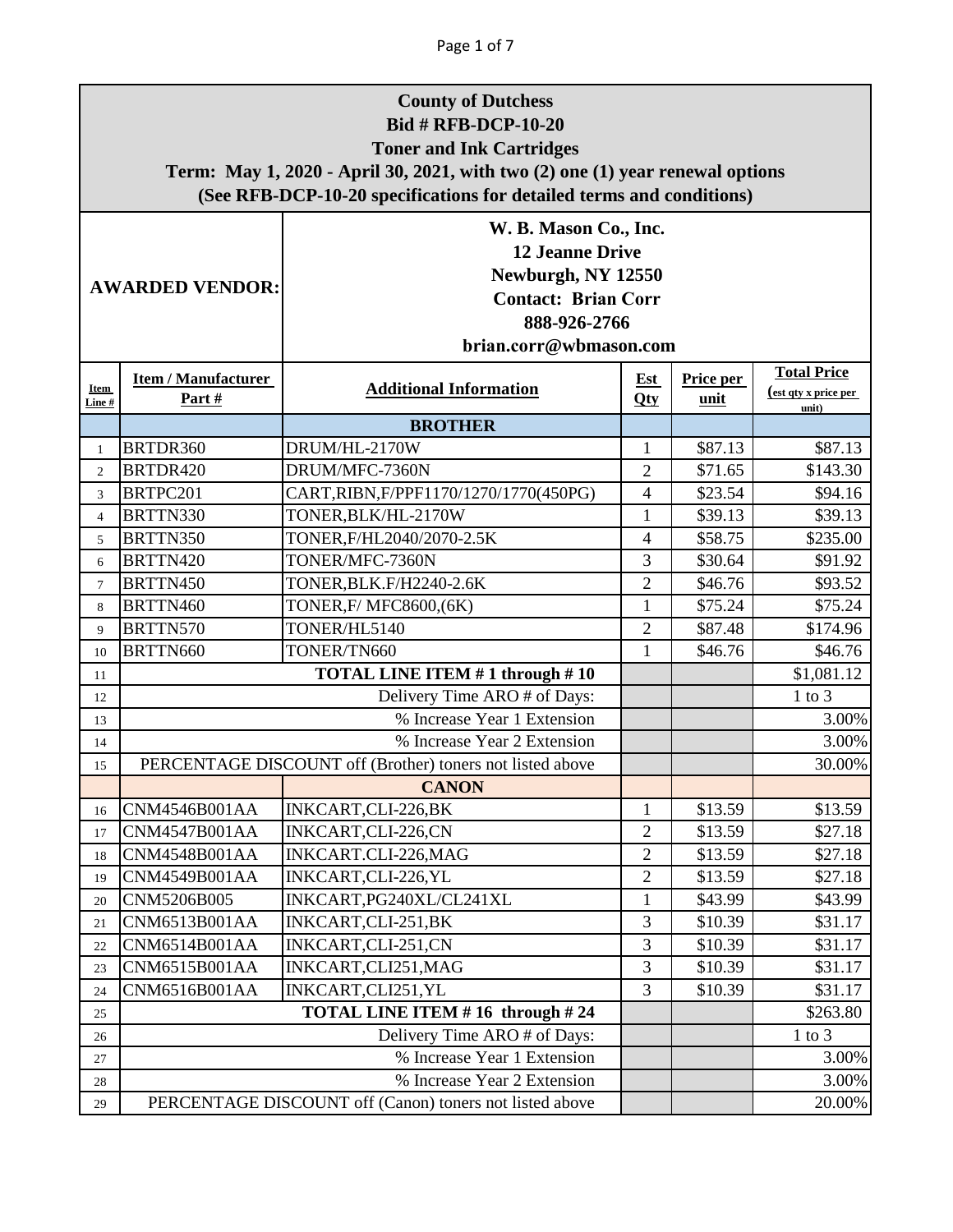|               | <b>AWARDED VENDOR:</b>              | W. B. Mason Co., Inc.<br><b>12 Jeanne Drive</b><br>Newburgh, NY 12550<br><b>Contact: Brian Corr</b><br>888-926-2766<br>brian.corr@wbmason.com |                   |                      |                      |  |  |
|---------------|-------------------------------------|-----------------------------------------------------------------------------------------------------------------------------------------------|-------------------|----------------------|----------------------|--|--|
| Item<br>Line# | <b>Item / Manufacturer</b><br>Part# | <b>Total Price</b><br>Price per<br><b>Est</b><br><b>Additional Information</b><br>(est qty x price per<br>Qty<br>unit                         |                   |                      |                      |  |  |
|               |                                     | <b>EPSON</b>                                                                                                                                  |                   |                      | unit)                |  |  |
| 30            | EPST252120                          | INK, BLK/WF-3640                                                                                                                              | 1                 | \$17.07              | \$17.07              |  |  |
| 31            | EPST252520                          | INK, CLR/WF-3640                                                                                                                              | 1                 | \$30.89              | \$30.89              |  |  |
| 32            | EPST126120                          | <b>INK, BLK, F/NX420-740PG</b>                                                                                                                | $\overline{7}$    | \$16.91              | \$118.37             |  |  |
| 33            | EPST126220                          | INKCART, DURABRITE, HC, CN                                                                                                                    | 6                 | \$15.71              | \$94.26              |  |  |
| 34            | EPST126320                          | INKCART, DURABRITE, HC, MG                                                                                                                    | 7                 | \$15.71              | \$109.97             |  |  |
| 35            | EPST126420                          | INKCART, DURABRITE, HC, YL                                                                                                                    | 5                 | \$15.71              | \$78.55              |  |  |
| 36            |                                     | TOTAL ITEM LINE #30 through #35                                                                                                               |                   |                      | \$449.11             |  |  |
| 37            |                                     | Delivery Time ARO # of Days:                                                                                                                  |                   |                      | $1$ to $3$           |  |  |
| 38            |                                     | % Increase Year 1 Extension                                                                                                                   |                   |                      | 3.00%                |  |  |
| 39            |                                     | % Increase Year 2 Extension                                                                                                                   |                   |                      | 3.00%                |  |  |
| 40            |                                     | PERCENTAGE DISCOUNT off (Epson) toners not listed above                                                                                       |                   |                      | 12.00%               |  |  |
|               |                                     | <b>HEWLETT PACKARD</b>                                                                                                                        |                   |                      |                      |  |  |
| 41            | <b>HEW51645A</b>                    | INKCART F/600C PRTR, BK-830PG                                                                                                                 | $\overline{7}$    | \$34.04              | \$238.28             |  |  |
| 42            | HEWB6Y15A                           | INKCART, HP771, 775ML, MTBK                                                                                                                   | 1                 | \$226.38             | \$226.38             |  |  |
| 43            | HEWB6Y16A                           | INKCART/Z6200                                                                                                                                 | 1                 | \$226.38             | \$226.38             |  |  |
| 44            | HEWB6Y17A                           | INKCART/Z6200                                                                                                                                 | $\mathbf{1}$      | \$226.38             | \$226.38             |  |  |
| 45            | HEWB6Y18A                           | INKCART, HP771, 775 ML, YL                                                                                                                    | 1                 | \$226.38             | \$226.38             |  |  |
| 46            | HEWB6Y19A                           | INKCART/Z6200                                                                                                                                 | $\mathbf{1}$      | \$226.38             | \$226.38             |  |  |
| 47            | HEWB6Y20A                           | INKCART/Z6200                                                                                                                                 | 1                 | \$226.38             | \$226.38             |  |  |
| 48            | HEWB6Y21A                           | INKCART/Z6200                                                                                                                                 | 1                 | \$226.38             | \$226.38             |  |  |
| 49            | HEWB6Y22A                           | INKCART, HP771, 775 ML, LGY                                                                                                                   | $\overline{2}$    | \$226.38             | \$452.76             |  |  |
| 50            | HEWC4127X                           | PRINTHEAD/4050N                                                                                                                               | 4                 | *NO BID              | *NO BID              |  |  |
| 51            | HEWC4810A                           | PRINTHEAD, BK, 2200SE(#11)-16K                                                                                                                | $\mathbf{1}$      | \$35.83              | \$35.83              |  |  |
| 52            | HEWC4811A                           | PRINTHEAD, CY, 2200(#11)                                                                                                                      | 1                 | \$35.83              | \$35.83              |  |  |
| 53            | HEWC4812A                           | PRINTHEAD, MAG, F/2200 (#11)                                                                                                                  | $\mathbf 1$       | \$35.83              | \$35.83              |  |  |
| 54            | HEWC5054A                           | PRINTHEAD, CLEANER, HP90, BK                                                                                                                  | 1                 | \$160.04             | \$160.04             |  |  |
| 55            | HEWC5055A                           | PRINTHEAD, CLEANER, HP90, CY                                                                                                                  | 1                 | \$160.04             | \$160.04             |  |  |
| 56            | HEWC5056A                           | PRINTHEAD, CLEANER, HP90, MA                                                                                                                  | $\mathbf{1}$      | \$160.04             | \$160.04             |  |  |
| 57            | HEWC5057A                           | PRINTHEAD, CLEANER, HP90, YW                                                                                                                  | $\mathbf{1}$      | \$160.04             | \$160.04             |  |  |
| 58            | HEWC5058A                           | <b>BLK/4500PS</b>                                                                                                                             | $\mathbf{1}$      | \$153.05             | \$153.05             |  |  |
| 59            | HEWC5059A                           | BLK,775-ML/4500PS                                                                                                                             | $\mathbf{1}$      | \$262.35             | \$262.35             |  |  |
| 60            | HEWC5061A<br>HEWC5063A              | <b>CN/4500PS</b><br><b>MAG/4500PS</b>                                                                                                         | $\mathbf{1}$      | \$170.53             | \$170.53             |  |  |
| 61            | HEWC5065A                           | <b>YL/4500PS</b>                                                                                                                              | 1<br>$\mathbf{1}$ | \$170.53<br>\$170.53 | \$170.53<br>\$170.53 |  |  |
| 62            | HEWC6578DN                          |                                                                                                                                               |                   | \$35.89              |                      |  |  |
| 63            | HEWC7115A                           | INKCART,CLR,#78,F/DJ970C(450PG)<br>TONER, F/1200/1220 (2.5K)                                                                                  | 4<br>$\mathbf{1}$ | *NO BID              | \$143.56<br>*NO BID  |  |  |
| 64            | HEWC8061X                           | TONER, CART, LJ4100/4150(10K)-DISC                                                                                                            | 3                 | *NO BID              | *NO BID              |  |  |
| 65            |                                     |                                                                                                                                               |                   |                      |                      |  |  |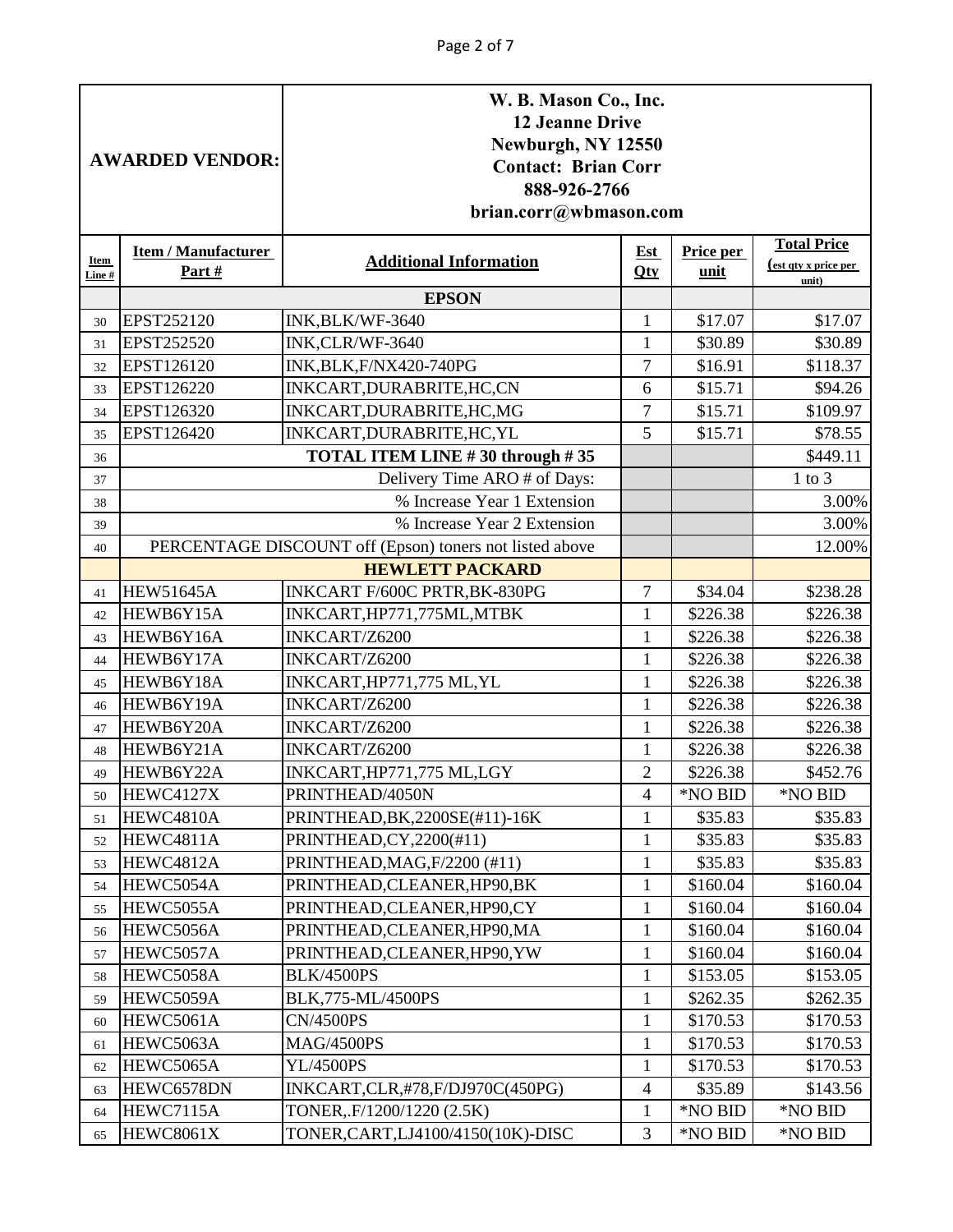|          | <b>AWARDED VENDOR:</b>     | W. B. Mason Co., Inc.<br><b>12 Jeanne Drive</b><br>Newburgh, NY 12550<br><b>Contact: Brian Corr</b><br>888-926-2766<br>brian.corr@wbmason.com |                |                    |                                                   |
|----------|----------------------------|-----------------------------------------------------------------------------------------------------------------------------------------------|----------------|--------------------|---------------------------------------------------|
| Item     | <b>Item / Manufacturer</b> | <b>Additional Information</b>                                                                                                                 | <b>Est</b>     | Price per          | <b>Total Price</b><br><u>(est qty x price per</u> |
| Line #   | Part#                      |                                                                                                                                               | Qty            | unit               | unit)                                             |
| 66       | HEWC8765WN                 | INKCART #94 BLK-11MIL-450                                                                                                                     | 2              | \$23.24            | \$46.48                                           |
| 67       | HEWC8766WN                 | INKCART,#95-7ML TRICLR-260                                                                                                                    | $\overline{2}$ | \$27.19            | \$54.38                                           |
| 68       | HEWC8767WN                 | INKCART,#96 21MIL BLK-800PG                                                                                                                   | 255            | \$32.29            | \$8,233.95                                        |
| 69       | HEWC9363WN                 | INKCART,#97 TRICLR 14ML-560PGS                                                                                                                | 6              | \$36.99            | \$221.94                                          |
| 70       | HEWC9363WN                 | INKCART,#97 TRICLR 14ML-560PGS                                                                                                                | 227            | \$36.99            | \$8,396.73                                        |
| 71       | HEWC9384A                  | PRINTHEAD,#72 BLK & YEL                                                                                                                       | 1              | \$58.46            | \$58.46                                           |
| 72       | HEWC9391AN                 | INKCART,CYN-#88XL(1,840)                                                                                                                      | $\mathbf{1}$   | \$22.98            | \$22.98                                           |
| 73       | HEWC9392AN                 | INKCART, MAG.-#88XL(1,840)                                                                                                                    | $\mathbf{1}$   | \$22.98            | \$22.98                                           |
| 74       | HEWC9393AN                 | INKCART, YEL-#88XL(1,840)                                                                                                                     | 1              | \$22.98            | \$22.98                                           |
| 75       | HEWC9396AN<br>HEWCB435A    | INKCART, BLK, #88XL(2,580)<br>TONER, F, P1005/1006-1.5K                                                                                       | 1<br>5         | \$40.61<br>\$40.77 | \$40.61<br>\$203.85                               |
| 76       | HEWCC364A                  | TONER, F/P4014/P4015-10K                                                                                                                      | 16             | \$103.57           | \$1,657.12                                        |
| 77<br>78 | HEWCC644WN                 | INKCART, 60XL, COL-H.Y. (440PG)                                                                                                               | 1              | \$35.11            | \$35.11                                           |
| 79       | HEWCE017A                  | PRINTHEAD, HP771, MTBK/RD                                                                                                                     | $\mathbf{1}$   | \$160.22           | \$160.22                                          |
| 80       | HEWCE018A                  | Z6200                                                                                                                                         | 1              | \$160.22           | \$160.22                                          |
| 81       | HEWCE019A                  | PRINTHEAD, HP771, LTMG/LTCY                                                                                                                   | $\mathbf{1}$   | \$160.22           | \$160.22                                          |
| 82       | HEWCE020A                  | Z6200                                                                                                                                         | $\mathbf{1}$   | \$160.22           | \$160.22                                          |
| 83       | HEWCE255A                  | TONER, F/P3015, BK-6K                                                                                                                         | $\mathbf{1}$   | \$87.89            | \$87.89                                           |
| 84       | HEWCE278A                  | TONER, F/P1606, BK-2.1K                                                                                                                       | 5              | \$47.17            | \$235.85                                          |
| 85       | HEWCE278A                  | TONER, F/P1606, BK-2.1K                                                                                                                       | 3              | \$47.17            | \$141.51                                          |
| 86       | HEWCE278D                  | TONER, CE278A, DUAL PACK                                                                                                                      | 3              | \$84.68            | \$254.04                                          |
| 87       | HEWCE285A                  | TONER, F/HP P1102, BK-1.6K                                                                                                                    | 12             | \$41.19            | \$494.28                                          |
| 88       | HEWCE390X                  | TONER/LJ600, M602                                                                                                                             | $\overline{3}$ | \$172.98           | \$518.94                                          |
| 89       | HEWCE410A                  | TONER, BLK. F/305A-2.2K                                                                                                                       | 6              | \$50.39            | \$302.34                                          |
| 90       | HEWCE410X                  | TONER, LJ305X BLK.-4K                                                                                                                         | $\overline{2}$ | \$61.90            | \$123.80                                          |
| 91       | HEWCE411A                  | TONER, CYN.F/305A-2.6K                                                                                                                        | 3              | \$71.78            | \$215.34                                          |
| 92       | HEWCE412A                  | TONER, YEL.F/305A-2.6K                                                                                                                        | $\overline{c}$ | \$71.78            | \$143.56                                          |
| 93       | HEWCE413A                  | TONER, MAG.F/305A-2.6K                                                                                                                        | $\overline{2}$ | \$71.78            | \$143.56                                          |
| 94       | HEWCE505A                  | TONER, F/P2035/2055-2.3K                                                                                                                      | 17             | \$53.28            | \$905.76                                          |
| 95       | HEWCE505D                  | TONER, CE505, DUAL PACK, BK                                                                                                                   | 6              | \$96.17            | \$577.02                                          |
| 96       | HEWCE505X                  | TONER, F/P2055-6.5K                                                                                                                           | 3              | \$97.74            | \$293.22                                          |
| 97       | HEWCF217A                  | TONER, F/M102/103/130-1.6K                                                                                                                    | 5              | \$36.92            | \$184.60                                          |
| 98       | HEWCF219A                  | TONER/HPLJ, M102W                                                                                                                             | $\overline{2}$ | \$41.59            | \$83.18                                           |
| 99       | HEWCF226A                  | TONER, F/M402/426 (26A)-3.1K                                                                                                                  | 41             | \$69.03            | \$2,830.23                                        |
| 100      | HEWCF230A                  | TONER, F/M203/227, 30A-1.6K                                                                                                                   | $\overline{4}$ | \$37.47            | \$149.88                                          |
| 101      | HEWCF230X                  | HP,LJ M203DW                                                                                                                                  | 3              | \$59.05            | \$177.15                                          |
| 102      | HEWCF232A                  | <b>DRUM</b>                                                                                                                                   | $\mathbf{1}$   | \$53.17            | \$53.17                                           |
| 103      | HEWCF258A                  | INKCART/M404                                                                                                                                  | $\overline{4}$ | \$57.73            | \$230.92                                          |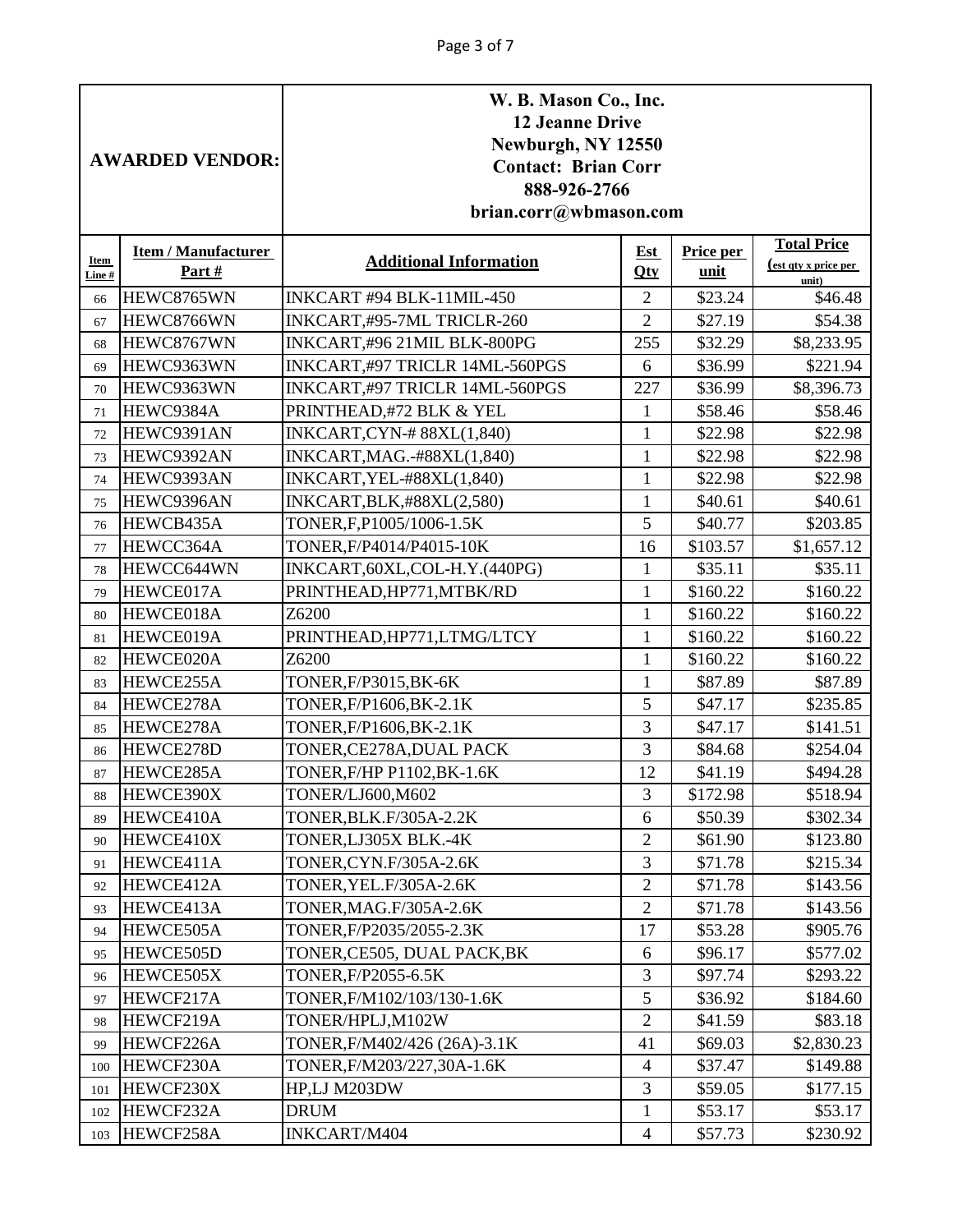|               | <b>AWARDED VENDOR:</b>              | W. B. Mason Co., Inc.<br><b>12 Jeanne Drive</b><br>Newburgh, NY 12550<br><b>Contact: Brian Corr</b><br>888-926-2766<br>brian.corr@wbmason.com |                                |                     |                                            |
|---------------|-------------------------------------|-----------------------------------------------------------------------------------------------------------------------------------------------|--------------------------------|---------------------|--------------------------------------------|
| Item<br>Line# | <b>Item / Manufacturer</b><br>Part# | <b>Additional Information</b>                                                                                                                 | Est<br>Qty                     | Price per<br>unit   | <b>Total Price</b><br>(est qty x price per |
| 104           | HEWCF258X                           | <b>INKCART/M404</b>                                                                                                                           | 4                              | \$120.92            | unit)<br>\$483.68                          |
| 105           | HEWCF280A                           | TONER, F/M401/425-2.7K                                                                                                                        | 25                             | \$61.68             | \$1,542.00                                 |
| 106           | HEWCF280X                           | TONER, F/M401/425-6.9K                                                                                                                        | 9                              | \$106.19            | \$955.71                                   |
| 107           | HEWCF280XD                          | TONER, DUAL PACK F/M401                                                                                                                       | 11                             | \$191.19            | \$2,103.09                                 |
| 108           | HEWCF281X                           | TONER, F/M630/605 / 606-(81X)-25K                                                                                                             | $\mathbf{1}$                   | \$169.98            | \$169.98                                   |
| 109           | HEWCF283A                           | TONER, F/M127-1.5K                                                                                                                            | $\overline{2}$                 | \$38.47             | \$76.94                                    |
| 110           | HEWCF350A                           | TONER, BLK. #130A-1.3K                                                                                                                        | 5                              | \$33.83             | \$169.15                                   |
| 111           | HEWCF351A                           | TONER, CYN.#130A -1K                                                                                                                          | $\overline{2}$                 | \$34.89             | \$69.78                                    |
| 112           | HEWCF352A                           | TONER, YEL.#130A-1K                                                                                                                           | $\overline{2}$                 | \$34.89             | \$69.78                                    |
| 113           | HEWCF353A                           | TONER, MAG.#130A-1K                                                                                                                           | 3                              | \$34.89             | \$104.67                                   |
| 114           | HEWCF370AM                          | TONER, LJ 305A, CMY                                                                                                                           | $\overline{2}$                 | \$193.73            | \$387.46                                   |
| 115           | HEWCF410A                           | TONER, BLK. 410A F/M452/477-2.3K                                                                                                              | 19                             | \$51.31             | \$974.89                                   |
| 116           | HEWCF411A                           | TONER,CYN.F/M452/477-2.3K,CF411A                                                                                                              | 13                             | \$66.27             | \$861.51                                   |
| 117           | HEWCF412A                           | TONER, YEL.F/M452/477-2.3K, CF412A                                                                                                            | 12                             | \$66.27             | \$795.24                                   |
| 118           | HEWCF413A                           | TONER, MAG.F/M452/477-2.3K, CF413A                                                                                                            | 10                             | \$66.27             | \$662.70                                   |
| 119           | HEWCF500A                           | TONER, BLK/M254W                                                                                                                              | 3                              | \$35.98             | \$107.94                                   |
| 120           | HEWCF501A                           | TONER,CYN/M254W                                                                                                                               | $\mathbf{1}$                   | \$42.57             | \$42.57                                    |
| 121           | HEWCF502A                           | TONER, YEL/M254W                                                                                                                              | $\mathbf{1}$                   | \$42.57             | \$42.57                                    |
| 122           | HEWCF503A                           | TONER, MAG/M254W                                                                                                                              | $\mathbf{1}$                   | \$42.57             | \$42.57                                    |
| 123           | HEWCH644A                           | Z6200                                                                                                                                         | 1                              | \$56.68             | \$56.68                                    |
| 124           | HEWCN049AN                          | INKCART,950 OFCJET,BK-1K                                                                                                                      | 26                             | \$18.98             | \$493.48                                   |
| 125           | HEWCN050AN                          | INKCART, 951 OFCJET, CN-700PG                                                                                                                 | 16                             | \$13.66             | \$218.56                                   |
|               | 126 HEWCN051AN                      | INKCART,951 OFCJET, MG-700PG                                                                                                                  | 26                             | \$13.66             | \$355.16                                   |
| 127           | HEWCN052AN                          | INKCART,951 OFCJET, YL-700PG                                                                                                                  | 24                             | \$13.66             | \$327.84                                   |
| 128           | HEWCR314FN                          | HP 8100                                                                                                                                       | $\overline{2}$                 | \$41.39             | \$82.78                                    |
| 129           | HEWF6U15AN                          | INKCART, HP 952, BK-1K                                                                                                                        | 11                             | \$19.58             | \$215.38                                   |
| 130           | HEWL0S49AN                          | INKCART, HP 952 CYN-700PG                                                                                                                     | 15                             | \$13.66             | \$204.90                                   |
| 131           | HEWL0S52AN                          | INKCART, HP 952 MAG-700PG                                                                                                                     | 9                              | \$13.66             | \$122.94                                   |
| 132           | HEWL0S55AN                          | INKCART, HP 952, YEL-700PG                                                                                                                    | 9                              | \$13.66             | \$122.94                                   |
| 133           | HEWQ1339A                           | <b>HP,LJ 4300TN</b>                                                                                                                           | $\overline{2}$                 | *NO BID             | *NO BID                                    |
| 134           | HEWQ2610A                           | <b>TONER F/LJ2300 (6K)</b>                                                                                                                    | $\overline{2}$                 | \$101.98            | \$203.96                                   |
| 135           | HEWQ2612A                           | TONER, F/LJ 1012/3030(2K)                                                                                                                     | $\tau$                         | \$46.86             | \$328.02                                   |
| 136           | HEWQ2613A                           | TONER, F/LJ1300 (2.5K)                                                                                                                        | $\mathbf{1}$<br>$\overline{2}$ | *NO BID             | *NO BID<br>\$149.96                        |
| 137           | HEWQ2613X<br>HEWQ5942A              | TONER, /LJ1300 HY (4K)<br>TONER, F/LJ4240/4250/4350-10K                                                                                       | $\mathbf{1}$                   | \$74.98<br>\$109.72 | \$109.72                                   |
| 138<br>139    | HEWQ5942X                           | TONER F/LJ4250/4350 -20K                                                                                                                      | 5                              | \$166.03            | \$830.15                                   |
| 140           | HEWQ5949A                           | TONER, F/LJ1160/1320-2.5K                                                                                                                     | 49                             | \$60.58             | \$2,968.42                                 |
| 141           | HEWQ5949XD                          | TONER, Q5949X DUAL PK -BLK                                                                                                                    | $\overline{2}$                 | *NO BID             | *NO BID                                    |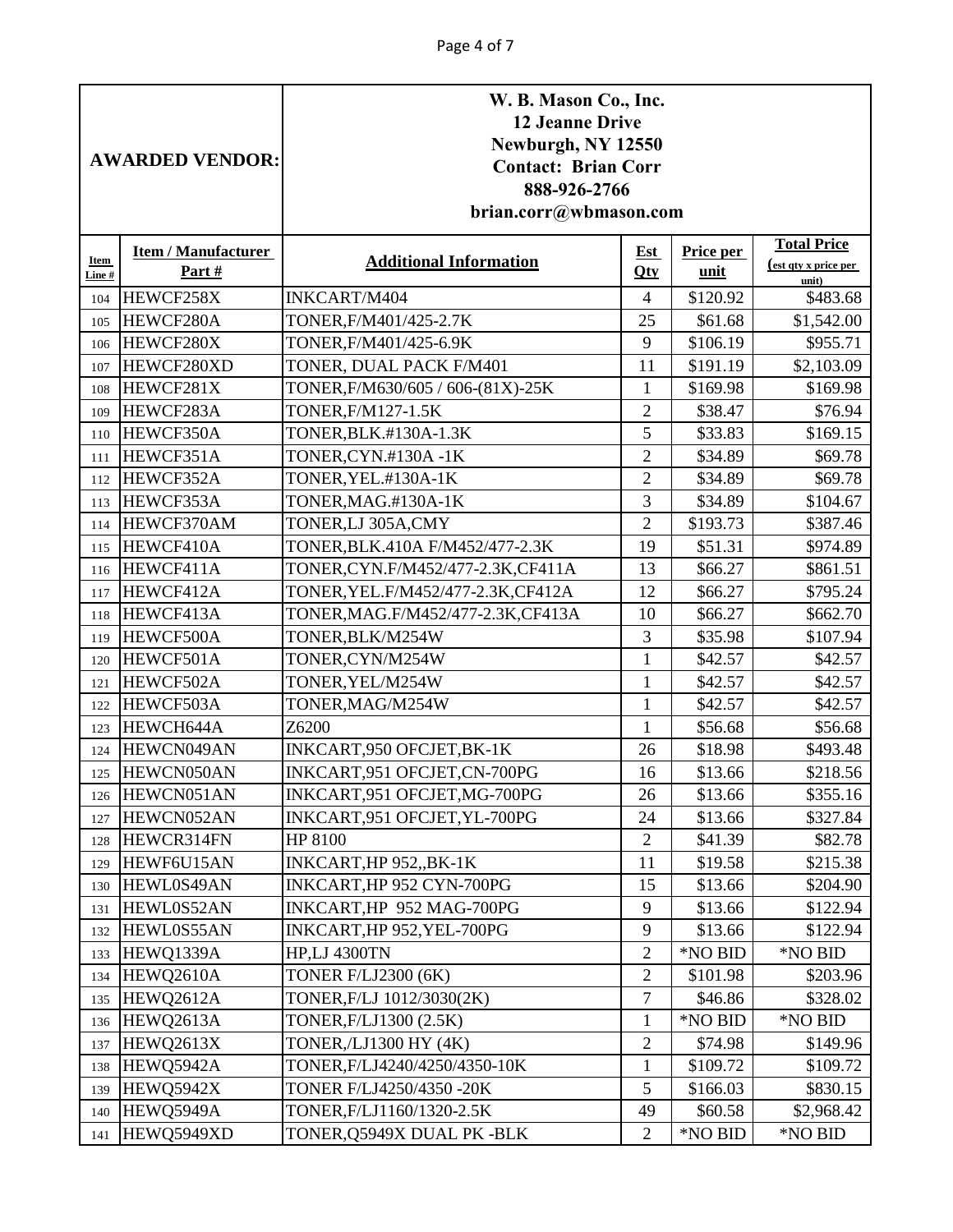| <b>Item / Manufacturer</b><br><b>Est</b><br>Price per<br><b>Additional Information</b><br>Item<br><u>(est qty x price per</u><br>Part#<br>unit<br>$Q$ ty<br>Line#<br>unit)<br>\$392.46<br>HEWQ5950A<br>TONER, BLK, F/CLJ4700-11K<br>3<br>\$130.82<br>142<br>3<br>HEWQ5951A<br>TONER, CYN.F/CLJ4700-10K<br>\$185.98<br>\$557.94<br>143<br>$\overline{2}$<br>HEWQ5952A<br>TONER, YEL, F/CLJ4700-10K<br>\$185.98<br>\$371.96<br>144<br>$\overline{2}$<br>\$185.98<br>HEWQ5953A<br>TONER, MAG, F/CLJ4700-10K<br>\$371.96<br>145<br>HEWQ6511A<br>TONER F/LJ2400/2430-6K-USE HEWQ6511X<br>$\mathbf{1}$<br>*NO BID<br>*NO BID<br>146<br>HEWQ6511X<br>TONER, F/LJ2400/2430-12K<br>$\overline{2}$<br>\$153.18<br>\$306.36<br>147<br>$\mathbf{2}$<br>HEWQ7551A<br>\$173.54<br>TONER, F/P3005.#51A-6.5K<br>\$86.77<br>148<br>$8\,$<br>HEWQ7553A<br>TONER, F/P2015-#53A(3K)<br>\$59.23<br>\$473.84<br>149<br>149a1 HEF9J64A<br>INKCART 72869ML-MTT BLK/REG<br>$\overline{2}$<br>\$45.98<br>\$91.96<br>149a2 HEF9J63A<br>$\overline{2}$<br>INKCART 72840ML-CYAN/REG<br>\$28.49<br>\$56.98<br>149a3 HEF9J61A<br>$\overline{2}$<br>\$28.49<br>\$56.98<br><b>INKCART 72840ML-YEL/REG</b><br>149a4 HEF9J62A<br>$\overline{2}$<br>INKCART 72840ML-MAG/REG<br>\$28.49<br>\$56.98<br>TOTAL LINE ITEM #41 through #149<br>\$50,999.77<br>150<br>TOTAL LINE ITEM #149a1 through #149a4<br>per Addendum 1, dated 2-19-20<br>\$262.90<br>Delivery Time ARO # of Days:<br>$1$ to $3$<br>151<br>% Increase Year 1 Extension<br>3.00%<br>152<br>% Increase Year 2 Extension<br>3.00%<br>153<br>PERCENTAGE DISCOUNT off(Hewlett Packard)toners not listed above<br>40.00%<br>154<br><b>LEXMARK</b><br>IMAGING UNIT, 520Z /MS710 /800/MS810/<br>LEX52D0Z00<br>MX811/812-100K(LEX52D0ZA0)<br>22<br>\$41.39<br>\$910.58<br>155<br>LEX52D1H00<br>TONER, 521H, F/MS810/MS811-25K<br>33<br>\$366.87<br>\$12,106.71<br>156<br>TOTAL LINE ITEM #155 through #156<br>\$13,017.29<br>157<br>Delivery Time ARO # of Days:<br>$1$ to $3$<br>158<br>% Increase Year 1 Extension<br>3.00%<br>159<br>% Increase Year 2 Extension<br>3.00%<br>160<br>PERCENTAGE DISCOUNT off (Lexmark) toners not listed above<br>25.00%<br>161<br><b>OKI</b><br>*NO BID<br>*NO BID<br>OKI4807110<br>OKI,B432DN/MONOCHROME<br>6<br>162<br>OKI43502301<br><b>OKI/B4400</b><br>$\overline{2}$<br>\$39.38<br>\$78.76<br>163<br>*NO BID<br>OKI43503401<br>OKI MONO PRINTER/B4400<br>$\mathbf{1}$<br>*NO BID<br>164<br>TOTAL LINE ITEM #162 through #164<br>\$78.76<br>165<br>Delivery Time ARO # of Days:<br>$1$ to $3$<br>166<br>% Increase Year 1 Extension<br>3.00%<br>167<br>% Increase Year 2 Extension<br>3.00%<br>168<br>PERCENTAGE DISCOUNT off (OKI) toners not listed above |     | W. B. Mason Co., Inc.<br><b>12 Jeanne Drive</b><br>Newburgh, NY 12550<br><b>AWARDED VENDOR:</b><br><b>Contact: Brian Corr</b><br>888-926-2766<br>brian.corr@wbmason.com |  |  |  |                    |
|-----------------------------------------------------------------------------------------------------------------------------------------------------------------------------------------------------------------------------------------------------------------------------------------------------------------------------------------------------------------------------------------------------------------------------------------------------------------------------------------------------------------------------------------------------------------------------------------------------------------------------------------------------------------------------------------------------------------------------------------------------------------------------------------------------------------------------------------------------------------------------------------------------------------------------------------------------------------------------------------------------------------------------------------------------------------------------------------------------------------------------------------------------------------------------------------------------------------------------------------------------------------------------------------------------------------------------------------------------------------------------------------------------------------------------------------------------------------------------------------------------------------------------------------------------------------------------------------------------------------------------------------------------------------------------------------------------------------------------------------------------------------------------------------------------------------------------------------------------------------------------------------------------------------------------------------------------------------------------------------------------------------------------------------------------------------------------------------------------------------------------------------------------------------------------------------------------------------------------------------------------------------------------------------------------------------------------------------------------------------------------------------------------------------------------------------------------------------------------------------------------------------------------------------------------------------------------------------------------------------------------------------------------------------------------------------------------------------------|-----|-------------------------------------------------------------------------------------------------------------------------------------------------------------------------|--|--|--|--------------------|
|                                                                                                                                                                                                                                                                                                                                                                                                                                                                                                                                                                                                                                                                                                                                                                                                                                                                                                                                                                                                                                                                                                                                                                                                                                                                                                                                                                                                                                                                                                                                                                                                                                                                                                                                                                                                                                                                                                                                                                                                                                                                                                                                                                                                                                                                                                                                                                                                                                                                                                                                                                                                                                                                                                                       |     |                                                                                                                                                                         |  |  |  | <b>Total Price</b> |
|                                                                                                                                                                                                                                                                                                                                                                                                                                                                                                                                                                                                                                                                                                                                                                                                                                                                                                                                                                                                                                                                                                                                                                                                                                                                                                                                                                                                                                                                                                                                                                                                                                                                                                                                                                                                                                                                                                                                                                                                                                                                                                                                                                                                                                                                                                                                                                                                                                                                                                                                                                                                                                                                                                                       |     |                                                                                                                                                                         |  |  |  |                    |
|                                                                                                                                                                                                                                                                                                                                                                                                                                                                                                                                                                                                                                                                                                                                                                                                                                                                                                                                                                                                                                                                                                                                                                                                                                                                                                                                                                                                                                                                                                                                                                                                                                                                                                                                                                                                                                                                                                                                                                                                                                                                                                                                                                                                                                                                                                                                                                                                                                                                                                                                                                                                                                                                                                                       |     |                                                                                                                                                                         |  |  |  |                    |
|                                                                                                                                                                                                                                                                                                                                                                                                                                                                                                                                                                                                                                                                                                                                                                                                                                                                                                                                                                                                                                                                                                                                                                                                                                                                                                                                                                                                                                                                                                                                                                                                                                                                                                                                                                                                                                                                                                                                                                                                                                                                                                                                                                                                                                                                                                                                                                                                                                                                                                                                                                                                                                                                                                                       |     |                                                                                                                                                                         |  |  |  |                    |
|                                                                                                                                                                                                                                                                                                                                                                                                                                                                                                                                                                                                                                                                                                                                                                                                                                                                                                                                                                                                                                                                                                                                                                                                                                                                                                                                                                                                                                                                                                                                                                                                                                                                                                                                                                                                                                                                                                                                                                                                                                                                                                                                                                                                                                                                                                                                                                                                                                                                                                                                                                                                                                                                                                                       |     |                                                                                                                                                                         |  |  |  |                    |
|                                                                                                                                                                                                                                                                                                                                                                                                                                                                                                                                                                                                                                                                                                                                                                                                                                                                                                                                                                                                                                                                                                                                                                                                                                                                                                                                                                                                                                                                                                                                                                                                                                                                                                                                                                                                                                                                                                                                                                                                                                                                                                                                                                                                                                                                                                                                                                                                                                                                                                                                                                                                                                                                                                                       |     |                                                                                                                                                                         |  |  |  |                    |
|                                                                                                                                                                                                                                                                                                                                                                                                                                                                                                                                                                                                                                                                                                                                                                                                                                                                                                                                                                                                                                                                                                                                                                                                                                                                                                                                                                                                                                                                                                                                                                                                                                                                                                                                                                                                                                                                                                                                                                                                                                                                                                                                                                                                                                                                                                                                                                                                                                                                                                                                                                                                                                                                                                                       |     |                                                                                                                                                                         |  |  |  |                    |
|                                                                                                                                                                                                                                                                                                                                                                                                                                                                                                                                                                                                                                                                                                                                                                                                                                                                                                                                                                                                                                                                                                                                                                                                                                                                                                                                                                                                                                                                                                                                                                                                                                                                                                                                                                                                                                                                                                                                                                                                                                                                                                                                                                                                                                                                                                                                                                                                                                                                                                                                                                                                                                                                                                                       |     |                                                                                                                                                                         |  |  |  |                    |
|                                                                                                                                                                                                                                                                                                                                                                                                                                                                                                                                                                                                                                                                                                                                                                                                                                                                                                                                                                                                                                                                                                                                                                                                                                                                                                                                                                                                                                                                                                                                                                                                                                                                                                                                                                                                                                                                                                                                                                                                                                                                                                                                                                                                                                                                                                                                                                                                                                                                                                                                                                                                                                                                                                                       |     |                                                                                                                                                                         |  |  |  |                    |
|                                                                                                                                                                                                                                                                                                                                                                                                                                                                                                                                                                                                                                                                                                                                                                                                                                                                                                                                                                                                                                                                                                                                                                                                                                                                                                                                                                                                                                                                                                                                                                                                                                                                                                                                                                                                                                                                                                                                                                                                                                                                                                                                                                                                                                                                                                                                                                                                                                                                                                                                                                                                                                                                                                                       |     |                                                                                                                                                                         |  |  |  |                    |
|                                                                                                                                                                                                                                                                                                                                                                                                                                                                                                                                                                                                                                                                                                                                                                                                                                                                                                                                                                                                                                                                                                                                                                                                                                                                                                                                                                                                                                                                                                                                                                                                                                                                                                                                                                                                                                                                                                                                                                                                                                                                                                                                                                                                                                                                                                                                                                                                                                                                                                                                                                                                                                                                                                                       |     |                                                                                                                                                                         |  |  |  |                    |
|                                                                                                                                                                                                                                                                                                                                                                                                                                                                                                                                                                                                                                                                                                                                                                                                                                                                                                                                                                                                                                                                                                                                                                                                                                                                                                                                                                                                                                                                                                                                                                                                                                                                                                                                                                                                                                                                                                                                                                                                                                                                                                                                                                                                                                                                                                                                                                                                                                                                                                                                                                                                                                                                                                                       |     |                                                                                                                                                                         |  |  |  |                    |
|                                                                                                                                                                                                                                                                                                                                                                                                                                                                                                                                                                                                                                                                                                                                                                                                                                                                                                                                                                                                                                                                                                                                                                                                                                                                                                                                                                                                                                                                                                                                                                                                                                                                                                                                                                                                                                                                                                                                                                                                                                                                                                                                                                                                                                                                                                                                                                                                                                                                                                                                                                                                                                                                                                                       |     |                                                                                                                                                                         |  |  |  |                    |
|                                                                                                                                                                                                                                                                                                                                                                                                                                                                                                                                                                                                                                                                                                                                                                                                                                                                                                                                                                                                                                                                                                                                                                                                                                                                                                                                                                                                                                                                                                                                                                                                                                                                                                                                                                                                                                                                                                                                                                                                                                                                                                                                                                                                                                                                                                                                                                                                                                                                                                                                                                                                                                                                                                                       |     |                                                                                                                                                                         |  |  |  |                    |
|                                                                                                                                                                                                                                                                                                                                                                                                                                                                                                                                                                                                                                                                                                                                                                                                                                                                                                                                                                                                                                                                                                                                                                                                                                                                                                                                                                                                                                                                                                                                                                                                                                                                                                                                                                                                                                                                                                                                                                                                                                                                                                                                                                                                                                                                                                                                                                                                                                                                                                                                                                                                                                                                                                                       |     |                                                                                                                                                                         |  |  |  |                    |
|                                                                                                                                                                                                                                                                                                                                                                                                                                                                                                                                                                                                                                                                                                                                                                                                                                                                                                                                                                                                                                                                                                                                                                                                                                                                                                                                                                                                                                                                                                                                                                                                                                                                                                                                                                                                                                                                                                                                                                                                                                                                                                                                                                                                                                                                                                                                                                                                                                                                                                                                                                                                                                                                                                                       |     |                                                                                                                                                                         |  |  |  |                    |
|                                                                                                                                                                                                                                                                                                                                                                                                                                                                                                                                                                                                                                                                                                                                                                                                                                                                                                                                                                                                                                                                                                                                                                                                                                                                                                                                                                                                                                                                                                                                                                                                                                                                                                                                                                                                                                                                                                                                                                                                                                                                                                                                                                                                                                                                                                                                                                                                                                                                                                                                                                                                                                                                                                                       |     |                                                                                                                                                                         |  |  |  |                    |
|                                                                                                                                                                                                                                                                                                                                                                                                                                                                                                                                                                                                                                                                                                                                                                                                                                                                                                                                                                                                                                                                                                                                                                                                                                                                                                                                                                                                                                                                                                                                                                                                                                                                                                                                                                                                                                                                                                                                                                                                                                                                                                                                                                                                                                                                                                                                                                                                                                                                                                                                                                                                                                                                                                                       |     |                                                                                                                                                                         |  |  |  |                    |
|                                                                                                                                                                                                                                                                                                                                                                                                                                                                                                                                                                                                                                                                                                                                                                                                                                                                                                                                                                                                                                                                                                                                                                                                                                                                                                                                                                                                                                                                                                                                                                                                                                                                                                                                                                                                                                                                                                                                                                                                                                                                                                                                                                                                                                                                                                                                                                                                                                                                                                                                                                                                                                                                                                                       |     |                                                                                                                                                                         |  |  |  |                    |
|                                                                                                                                                                                                                                                                                                                                                                                                                                                                                                                                                                                                                                                                                                                                                                                                                                                                                                                                                                                                                                                                                                                                                                                                                                                                                                                                                                                                                                                                                                                                                                                                                                                                                                                                                                                                                                                                                                                                                                                                                                                                                                                                                                                                                                                                                                                                                                                                                                                                                                                                                                                                                                                                                                                       |     |                                                                                                                                                                         |  |  |  |                    |
|                                                                                                                                                                                                                                                                                                                                                                                                                                                                                                                                                                                                                                                                                                                                                                                                                                                                                                                                                                                                                                                                                                                                                                                                                                                                                                                                                                                                                                                                                                                                                                                                                                                                                                                                                                                                                                                                                                                                                                                                                                                                                                                                                                                                                                                                                                                                                                                                                                                                                                                                                                                                                                                                                                                       |     |                                                                                                                                                                         |  |  |  |                    |
|                                                                                                                                                                                                                                                                                                                                                                                                                                                                                                                                                                                                                                                                                                                                                                                                                                                                                                                                                                                                                                                                                                                                                                                                                                                                                                                                                                                                                                                                                                                                                                                                                                                                                                                                                                                                                                                                                                                                                                                                                                                                                                                                                                                                                                                                                                                                                                                                                                                                                                                                                                                                                                                                                                                       |     |                                                                                                                                                                         |  |  |  |                    |
|                                                                                                                                                                                                                                                                                                                                                                                                                                                                                                                                                                                                                                                                                                                                                                                                                                                                                                                                                                                                                                                                                                                                                                                                                                                                                                                                                                                                                                                                                                                                                                                                                                                                                                                                                                                                                                                                                                                                                                                                                                                                                                                                                                                                                                                                                                                                                                                                                                                                                                                                                                                                                                                                                                                       |     |                                                                                                                                                                         |  |  |  |                    |
|                                                                                                                                                                                                                                                                                                                                                                                                                                                                                                                                                                                                                                                                                                                                                                                                                                                                                                                                                                                                                                                                                                                                                                                                                                                                                                                                                                                                                                                                                                                                                                                                                                                                                                                                                                                                                                                                                                                                                                                                                                                                                                                                                                                                                                                                                                                                                                                                                                                                                                                                                                                                                                                                                                                       |     |                                                                                                                                                                         |  |  |  |                    |
|                                                                                                                                                                                                                                                                                                                                                                                                                                                                                                                                                                                                                                                                                                                                                                                                                                                                                                                                                                                                                                                                                                                                                                                                                                                                                                                                                                                                                                                                                                                                                                                                                                                                                                                                                                                                                                                                                                                                                                                                                                                                                                                                                                                                                                                                                                                                                                                                                                                                                                                                                                                                                                                                                                                       |     |                                                                                                                                                                         |  |  |  |                    |
|                                                                                                                                                                                                                                                                                                                                                                                                                                                                                                                                                                                                                                                                                                                                                                                                                                                                                                                                                                                                                                                                                                                                                                                                                                                                                                                                                                                                                                                                                                                                                                                                                                                                                                                                                                                                                                                                                                                                                                                                                                                                                                                                                                                                                                                                                                                                                                                                                                                                                                                                                                                                                                                                                                                       |     |                                                                                                                                                                         |  |  |  |                    |
|                                                                                                                                                                                                                                                                                                                                                                                                                                                                                                                                                                                                                                                                                                                                                                                                                                                                                                                                                                                                                                                                                                                                                                                                                                                                                                                                                                                                                                                                                                                                                                                                                                                                                                                                                                                                                                                                                                                                                                                                                                                                                                                                                                                                                                                                                                                                                                                                                                                                                                                                                                                                                                                                                                                       |     |                                                                                                                                                                         |  |  |  |                    |
|                                                                                                                                                                                                                                                                                                                                                                                                                                                                                                                                                                                                                                                                                                                                                                                                                                                                                                                                                                                                                                                                                                                                                                                                                                                                                                                                                                                                                                                                                                                                                                                                                                                                                                                                                                                                                                                                                                                                                                                                                                                                                                                                                                                                                                                                                                                                                                                                                                                                                                                                                                                                                                                                                                                       |     |                                                                                                                                                                         |  |  |  |                    |
|                                                                                                                                                                                                                                                                                                                                                                                                                                                                                                                                                                                                                                                                                                                                                                                                                                                                                                                                                                                                                                                                                                                                                                                                                                                                                                                                                                                                                                                                                                                                                                                                                                                                                                                                                                                                                                                                                                                                                                                                                                                                                                                                                                                                                                                                                                                                                                                                                                                                                                                                                                                                                                                                                                                       |     |                                                                                                                                                                         |  |  |  |                    |
|                                                                                                                                                                                                                                                                                                                                                                                                                                                                                                                                                                                                                                                                                                                                                                                                                                                                                                                                                                                                                                                                                                                                                                                                                                                                                                                                                                                                                                                                                                                                                                                                                                                                                                                                                                                                                                                                                                                                                                                                                                                                                                                                                                                                                                                                                                                                                                                                                                                                                                                                                                                                                                                                                                                       |     |                                                                                                                                                                         |  |  |  |                    |
|                                                                                                                                                                                                                                                                                                                                                                                                                                                                                                                                                                                                                                                                                                                                                                                                                                                                                                                                                                                                                                                                                                                                                                                                                                                                                                                                                                                                                                                                                                                                                                                                                                                                                                                                                                                                                                                                                                                                                                                                                                                                                                                                                                                                                                                                                                                                                                                                                                                                                                                                                                                                                                                                                                                       |     |                                                                                                                                                                         |  |  |  |                    |
|                                                                                                                                                                                                                                                                                                                                                                                                                                                                                                                                                                                                                                                                                                                                                                                                                                                                                                                                                                                                                                                                                                                                                                                                                                                                                                                                                                                                                                                                                                                                                                                                                                                                                                                                                                                                                                                                                                                                                                                                                                                                                                                                                                                                                                                                                                                                                                                                                                                                                                                                                                                                                                                                                                                       |     |                                                                                                                                                                         |  |  |  |                    |
|                                                                                                                                                                                                                                                                                                                                                                                                                                                                                                                                                                                                                                                                                                                                                                                                                                                                                                                                                                                                                                                                                                                                                                                                                                                                                                                                                                                                                                                                                                                                                                                                                                                                                                                                                                                                                                                                                                                                                                                                                                                                                                                                                                                                                                                                                                                                                                                                                                                                                                                                                                                                                                                                                                                       |     |                                                                                                                                                                         |  |  |  |                    |
|                                                                                                                                                                                                                                                                                                                                                                                                                                                                                                                                                                                                                                                                                                                                                                                                                                                                                                                                                                                                                                                                                                                                                                                                                                                                                                                                                                                                                                                                                                                                                                                                                                                                                                                                                                                                                                                                                                                                                                                                                                                                                                                                                                                                                                                                                                                                                                                                                                                                                                                                                                                                                                                                                                                       |     |                                                                                                                                                                         |  |  |  |                    |
|                                                                                                                                                                                                                                                                                                                                                                                                                                                                                                                                                                                                                                                                                                                                                                                                                                                                                                                                                                                                                                                                                                                                                                                                                                                                                                                                                                                                                                                                                                                                                                                                                                                                                                                                                                                                                                                                                                                                                                                                                                                                                                                                                                                                                                                                                                                                                                                                                                                                                                                                                                                                                                                                                                                       |     |                                                                                                                                                                         |  |  |  |                    |
|                                                                                                                                                                                                                                                                                                                                                                                                                                                                                                                                                                                                                                                                                                                                                                                                                                                                                                                                                                                                                                                                                                                                                                                                                                                                                                                                                                                                                                                                                                                                                                                                                                                                                                                                                                                                                                                                                                                                                                                                                                                                                                                                                                                                                                                                                                                                                                                                                                                                                                                                                                                                                                                                                                                       | 169 |                                                                                                                                                                         |  |  |  | 24.00%             |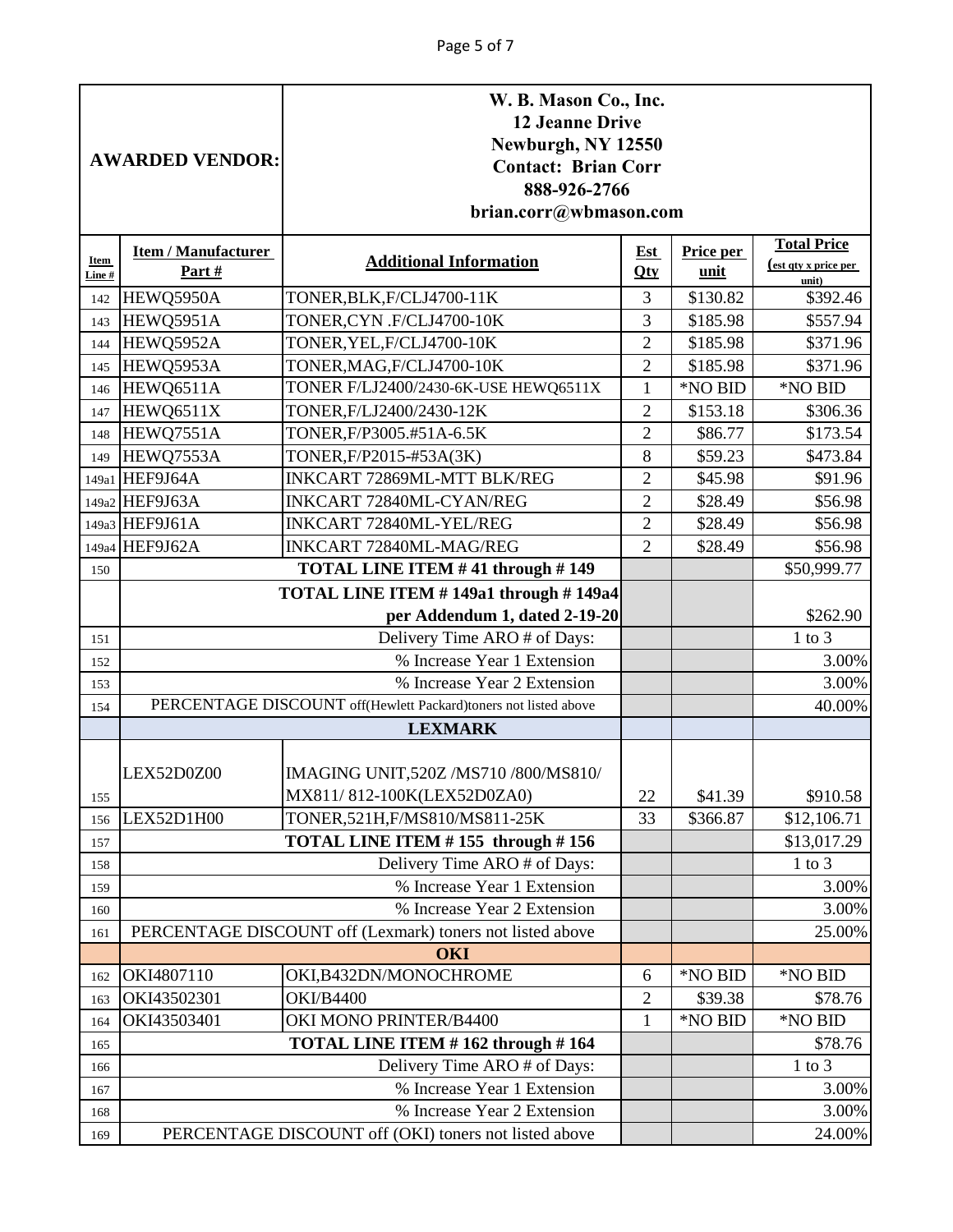|                | <b>AWARDED VENDOR:</b>                                            | W. B. Mason Co., Inc.<br><b>12 Jeanne Drive</b><br>Newburgh, NY 12550<br><b>Contact: Brian Corr</b><br>888-926-2766<br>brian.corr@wbmason.com |                |          |            |  |  |  |
|----------------|-------------------------------------------------------------------|-----------------------------------------------------------------------------------------------------------------------------------------------|----------------|----------|------------|--|--|--|
| Item<br>Line # | <b>Item / Manufacturer</b><br>Part#                               | <b>Total Price</b><br>Price per<br><b>Est</b><br><b>Additional Information</b><br><u>(est qty x price per</u><br>Qty<br>unit<br>unit)         |                |          |            |  |  |  |
|                |                                                                   | <b>RICOH</b>                                                                                                                                  |                |          |            |  |  |  |
| 170            | RIC406475                                                         | TONER, BLK, F/SPC231, 310/242-6K                                                                                                              | 3              | \$97.95  | \$293.85   |  |  |  |
| 171            | RIC406476                                                         | TONER,CYN,F/SPC231/310-6K                                                                                                                     | 3              | \$126.98 | \$380.94   |  |  |  |
| 172            | RIC406477                                                         | TONER, MAG, F/SPC231/310-6K                                                                                                                   | $\overline{2}$ | \$126.98 | \$253.96   |  |  |  |
| 173            | RIC406478                                                         | TONER, YEL, F/SPC231/310-6K                                                                                                                   | $\overline{2}$ | \$126.98 | \$253.96   |  |  |  |
| 174            | RIC408336                                                         | <b>INKCART - PC301W</b>                                                                                                                       | $\overline{2}$ | *NO BID  | *NO BID    |  |  |  |
| 175            | RIC408337                                                         | <b>INKCART - PC301W</b>                                                                                                                       | $\mathbf{1}$   | *NO BID  | *NO BID    |  |  |  |
| 176            | RIC408338                                                         | <b>INKCART - PC301W</b>                                                                                                                       | $\mathbf{1}$   | *NO BID  | *NO BID    |  |  |  |
| 177            | RIC408339                                                         | <b>INKCART - PC301W</b>                                                                                                                       | $\mathbf{1}$   | *NO BID  | *NO BID    |  |  |  |
| 178            |                                                                   | TOTAL LINE ITEM #170 through #177                                                                                                             |                |          | \$1,182.71 |  |  |  |
| 179            |                                                                   | Delivery Time ARO # of Days:                                                                                                                  |                |          | $1$ to $3$ |  |  |  |
| 180            |                                                                   | % Increase Year 1 Extension                                                                                                                   |                |          | 3.00%      |  |  |  |
| 181            | % Increase Year 2 Extension                                       |                                                                                                                                               |                |          |            |  |  |  |
| 182            | PERCENTAGE DISCOUNT off (Ricoh) toners not listed above<br>24.00% |                                                                                                                                               |                |          |            |  |  |  |
|                |                                                                   | <b>XEROX</b>                                                                                                                                  |                |          |            |  |  |  |
| 183            | XER106R01278                                                      | PHASER 6130                                                                                                                                   | $\overline{2}$ | \$115.92 | \$231.84   |  |  |  |
| 184            | XER106R01279                                                      | PHASER 6130                                                                                                                                   | $\overline{2}$ | \$115.92 | \$231.84   |  |  |  |
| 185            | XER106R01280                                                      | PHASER 6130                                                                                                                                   | $\overline{2}$ | \$115.92 | \$231.84   |  |  |  |
| 186            | XER106R01281                                                      | PHASER 6130                                                                                                                                   | $\overline{2}$ | *NO BID  | *NO BID    |  |  |  |
| 187            | XER106R01371                                                      | TONER, F/ PH.3600, BK-14K                                                                                                                     | $\overline{4}$ | \$273.09 | \$1,092.36 |  |  |  |
| 188            | XER106R01374                                                      | <b>TONER, PH 3250-BK-5K</b>                                                                                                                   | $\mathbf{1}$   | \$139.16 | \$139.16   |  |  |  |
| 189            | <b>XER106R01388</b>                                               | CN/PHASER6280                                                                                                                                 |                | \$140.61 | \$140.61   |  |  |  |
| 190            | XER106R01389                                                      | MAG/PHASER6280                                                                                                                                | 1              | \$140.61 | \$140.61   |  |  |  |
| 191            | XER106R01390                                                      | YL/PHASER6280                                                                                                                                 | $\mathbf{1}$   | \$140.61 | \$140.61   |  |  |  |
| 192            | XER106R01391                                                      | BLK/PHASER6280                                                                                                                                | $\mathbf{1}$   | \$131.98 | \$131.98   |  |  |  |
| 193            | XER106R01392                                                      | TONER, CYN.F/6280-5.9K                                                                                                                        | $\mathbf{1}$   | \$271.23 | \$271.23   |  |  |  |
| 194            | XER106R01393                                                      | PHASER 6130                                                                                                                                   | $\overline{2}$ | \$271.23 | \$542.46   |  |  |  |
| 195            | XER106R01394                                                      | TONER, YEL. F/6280-5.9K                                                                                                                       | $\mathbf{1}$   | \$271.23 | \$271.23   |  |  |  |
| 196            | XER106R01395                                                      | TONER, BLK, F/6280-7K                                                                                                                         | 1              | \$238.36 | \$238.36   |  |  |  |
| 197            | XER106R01594                                                      | TONER, CYAN. F/6500/6505-2.5K                                                                                                                 | 3              | \$117.37 | \$352.11   |  |  |  |
| 198            | XER106R01595                                                      | TONER, MAGF/6500/6505-2.5K                                                                                                                    | $\sqrt{2}$     | \$117.37 | \$234.74   |  |  |  |
| 199            | XER106R01596                                                      | TONER, YEL. F/6500/6505-2.5K                                                                                                                  | $\overline{2}$ | \$117.37 | \$234.74   |  |  |  |
| 200            | XER106R01597                                                      | TONER, BLK. F/6500/6505-3K                                                                                                                    | 3              | \$113.58 | \$340.74   |  |  |  |
| 201            | XER106R02311                                                      | TONER, BLK.F/WC3315, 3325-5K                                                                                                                  | $\overline{4}$ | \$145.98 | \$583.92   |  |  |  |
| 202            | XER113R00712                                                      | PHASER 4510                                                                                                                                   | $\overline{2}$ | \$277.81 | \$555.62   |  |  |  |
| 203            | XER113R00723                                                      | CN/HP6180                                                                                                                                     | $\overline{2}$ | \$255.68 | \$511.36   |  |  |  |
| 204            | XER113R00724                                                      | <b>MAG/HP6180</b>                                                                                                                             | $\overline{2}$ | \$255.68 | \$511.36   |  |  |  |
| 205            | XER113R00725                                                      | YL/HP6180                                                                                                                                     | $\overline{2}$ | \$255.68 | \$511.36   |  |  |  |